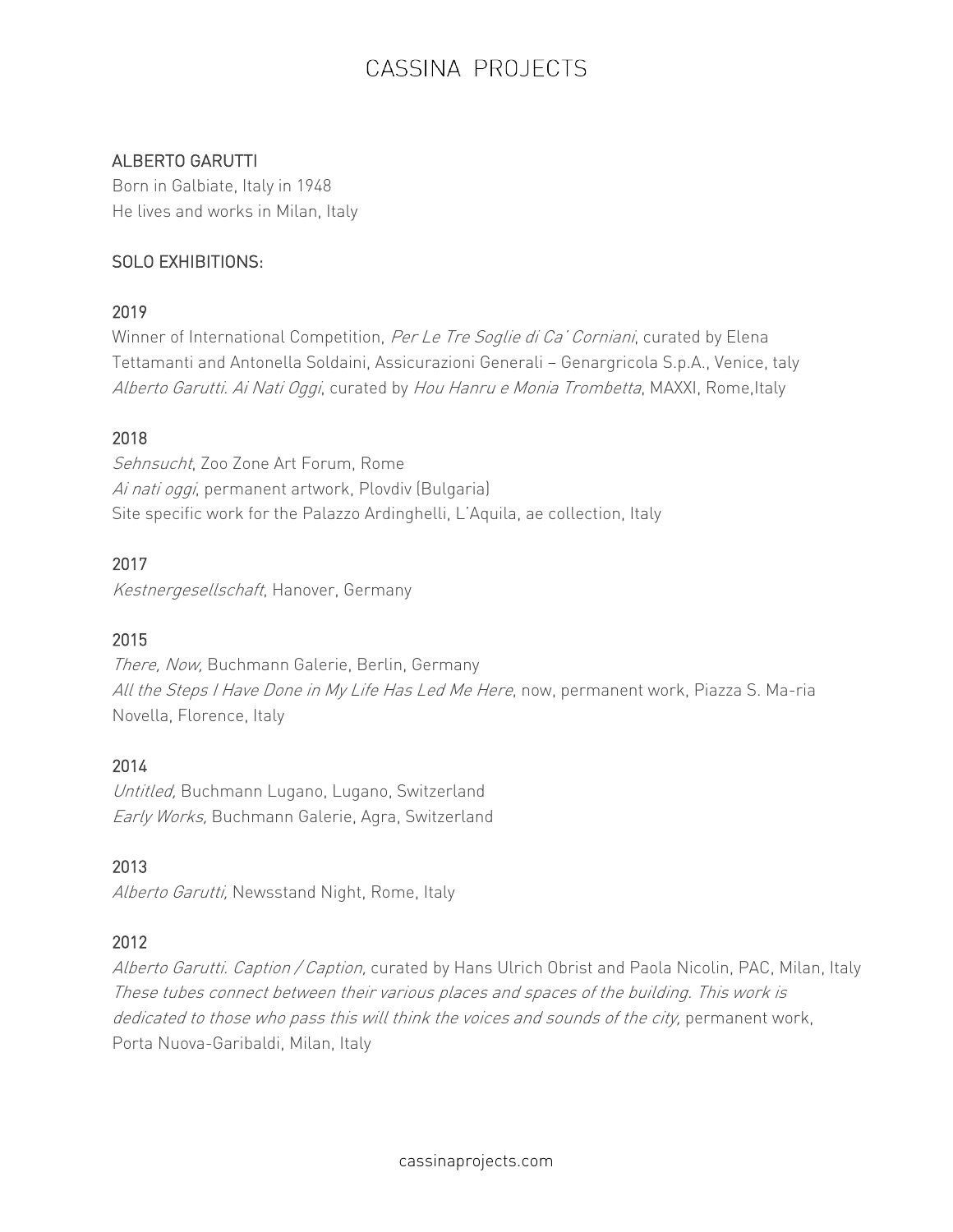## 2011

All the Steps I Have Done in My Life Has Led Me Here, now, permanent work, diMalpensa Airport, Cadorna Station, Milan, Italy

## 2010

Alberto Garutti, curated by Francesco Bonami, Fondazione Sandretto Re Rebaudengo, Turin, Italy International Competition "La Porta di Milano" Malpensa airport with a public work included in the architecture designed by Architecture Studio Nicolin. Opera winner, Milan, Italy

## 2009

All'Aperto, curated by Andrea Zegna and Barbara Casavecchia, Fondazione Zegna, Trivero, Biella, Italy Dialoques with the City, curated by Laura Cherubini, MAXXI, Rome, Italy

## 2008

Gabriele Basilico / Alberto Garutti, Studio Gallery Guenzani, Milan, Italy Galleria Massimo Minini, Brescia, Italy Residenza d'Artista, curated by Daniela Lotta, Museo Carlo Zauli, Faenza, Italy

## 2007

Deutsche Bank Collection Italy, edited by Frank Boehm, Friedhelm Hütte and Claudia Schicktanz, Milan, Italy

## 2006

The Image / Possible, by Francesco Tedeschi, Zappettini Foundation, Milan, Italy What Happens When Men Leave? Palazzo Poggi Museum in Bologna - Studio laCittà, Verona, Italy

## 2005

Responsible for the design of the garden fence in front of the Fondazione Sandretto, Rebaudengo, Turin, Italy Solo exhibition and workshops, the Fondazione Banna Spinola for Art, Turin, Italy Art to Art 10, Associazione Arte Continua, Church of SS. Peter and Paul, Buonconvento, Italy Competition for the new Citadel Justice, Venice, Italy Project for the City of Milan, Galleria Vittorio Emanuele II, Milan, Italy

## 2004

Other Voices, Other Rooms, curated by Cloe Piccoli, Warehouse of Modern Art, Rome, Italy Alberto Garutti, Dedicated to children born from 2000 onwards, GAMeC, Bergamo, Italy All the Steps I Have Done in My Life Has Led Me Here, Now, permanent work, Museum of Santa Maria della Scala, Siena, Italy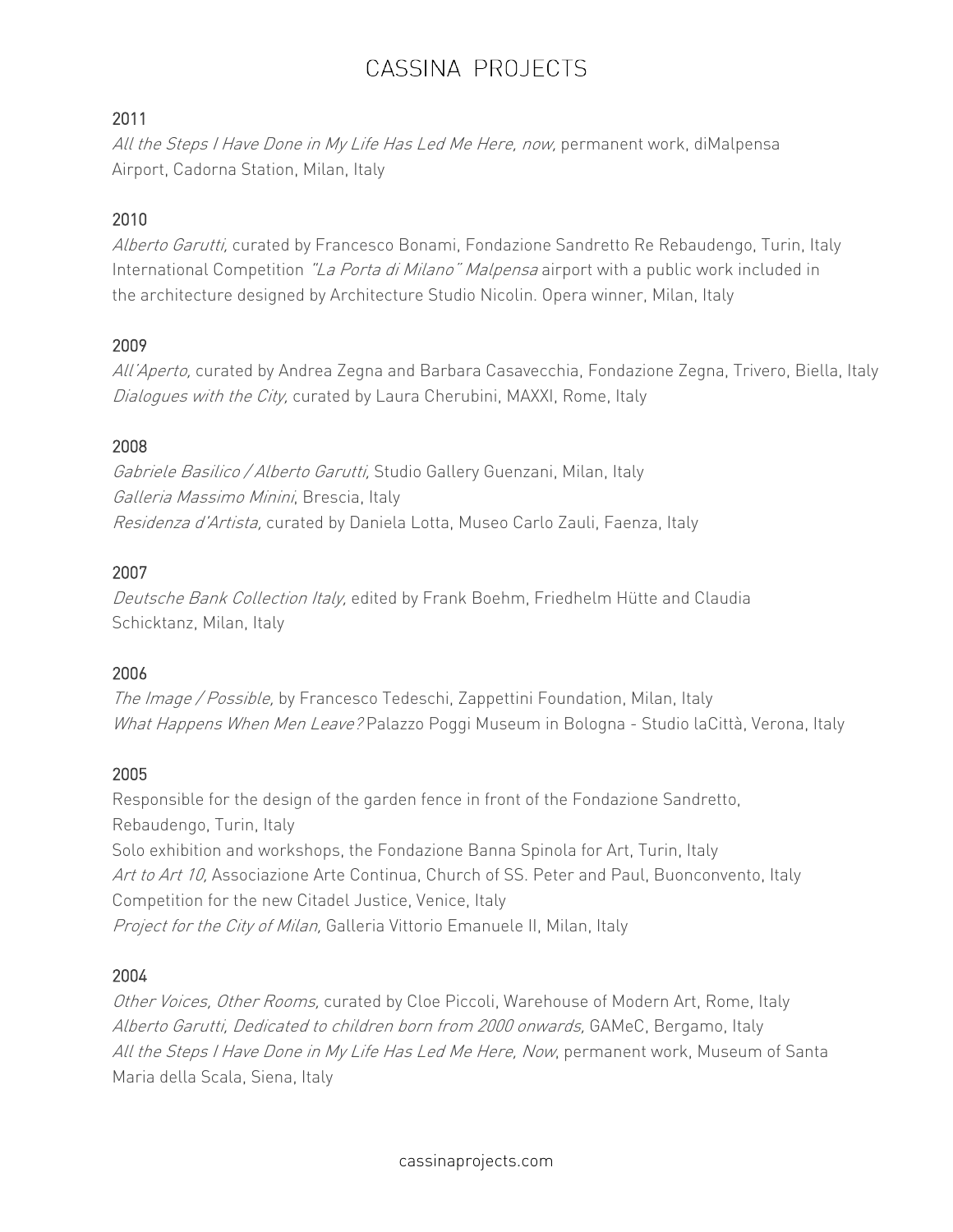## 2003

Project Campus Tiscali, curated by Gail Cochrane, Cagliari, Italy

#### 2002

Art in the Territory - Kunst und territorium, curated by Letizia Ragaglia, Museion, Bolzano, Italy Artist-in-Residence, by Yuko Hasegawa, 21th Century Museum of Contemporary Art in Kanazawa, Kanazawa, Japan Colors of the Mediterranean, organized by the Zerynthia, Sant'Andrea Hospital, Rome, Italy

St-Contemporary art, curated by Giacinto Di Pietrantonio, carry out works on the car for Renault Megane, Milan, Italy

## 2001

Art in Peccioli, by Antonella Soldaini, Factory Theater, Peccioli, Italy

## 2000

Art to Art 2000 in by Roberto Pinto and Gilda Williams, Associazione Arte Continua, Palazzo Ciaramelli, home of choral Vincenzo Bellini, Colle val d'Elsa, San Gimignano, Italy

#### 1999

Opera Hotel Pietrasanta, Room 101, Pietrasanta, Forte dei Marmi, Italy

#### 1998

Project Work of Art designed the church of San Rocco, Genoa, Italy Winning project *Competition for the Building of a Permanent Public*, curated by Giacinto Di Pietrantonio, Angela Vettese Tullio Light, organized by ACEB Builders Association Construction of Bergamo, Piazza Dante, Bergamo, Italy

## 1997

Galliani Gallery, Genoa, Italy

## 1996

Palazzo chordates, edited by Rita Selvaggio, Teseco Foundation for Art, Barga, Italy Alberto Garutti, curated by Laura Cherubini, Galleria La Nuova Pesa, Rome, Italy Alberto Garutti, curated by Rita Selvaggio, Casa Masaccio, San Giovanni Valdarno, Italy Hot Water Fountain, commissioned by the city of Bergamo in the draft-trial runs to Piazza Pontida, Bergamo, Italy

#### 1995

Plurima Gallery, Udine, Italy Gallery Studio City with Jeanne Silverthorne, Verona, Italy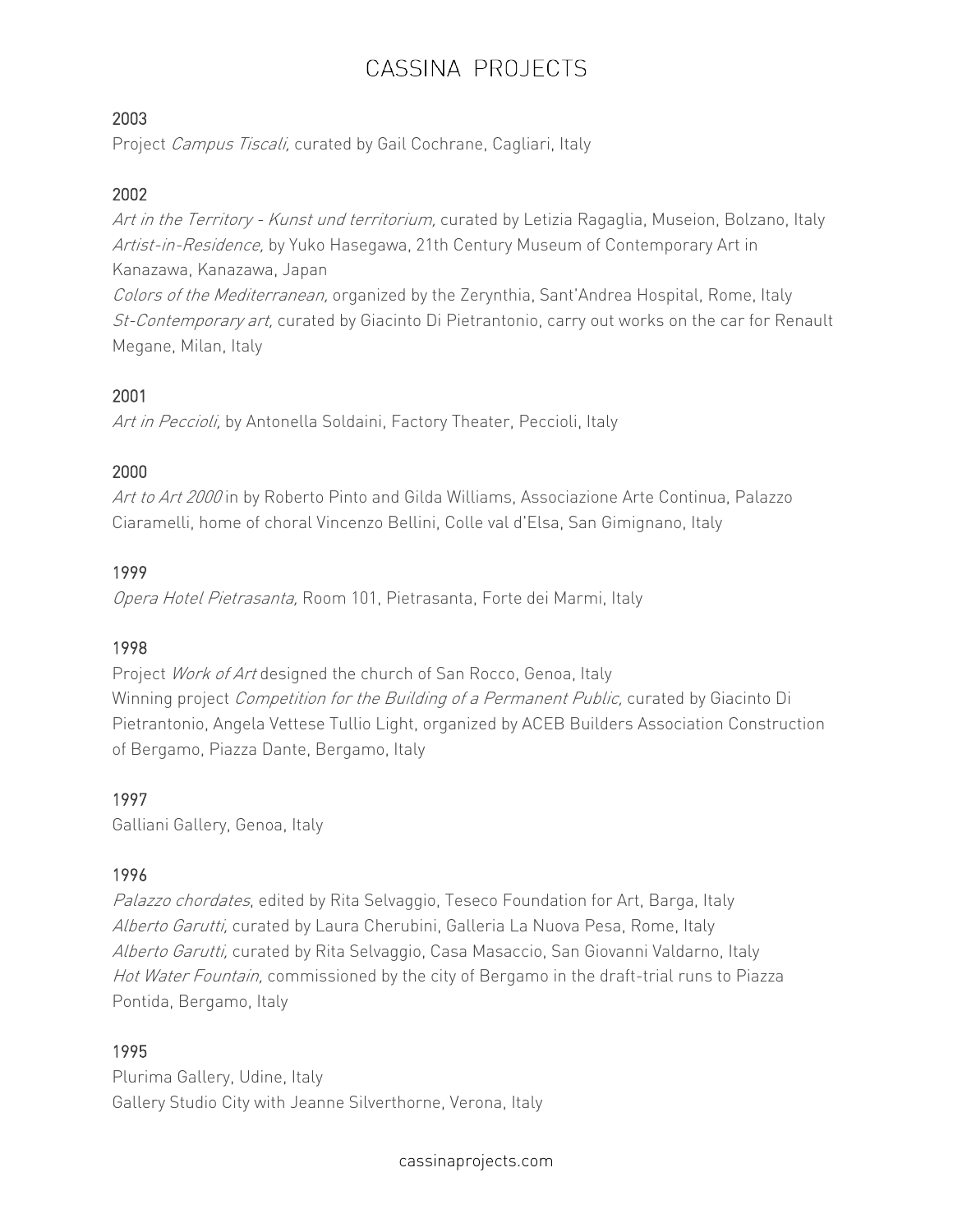#### 1994

The Form's Daily, with Rockenschaub, Lavier and Kopf, edited by Dede Auregli, Villa delleRose Galleria d'Arte Moderna, Bologna, Italy

## 1993

Italian Territory, curated by Giacinto Di Pietrantonio, Palace Hotel, Room 402, Bologna, Italy Gallery Studio City, Verona, Italy Gallery Juliet, Trieste, Italy

## 1992

Studio Giò Marconi, Milan, Italy Nothing new - Nothing new, edited by Anthony Iannacci, Gallery Studio City, Verona, Italy

#### 1991

Galleria Massimo Minini, Brescia, Italy Plurima Gallery, Udine, Italy

#### 1990

Room Staff, curated by Laura Cherubini, Flaminio Gualdoni and Lea Vergine, Italian Pavilion, XLIV Venice Biennale, Venice, Italy Palazzina dei Giardini, curated by Walter Guadagnini and Flaminio Gualdoni, Galleria Civica, Modena, Italy

#### 1989

Guenzani Studio Gallery, Milan, Italy Galerie Daniel Buchholz, with Stefano Arienti, Cologne, Germany

#### 1988

Galerie Montenay, Paris, France Alberto Garutti, Paolo Icaro, Studio G7, Bologna, Italy Krista Mikkola Gallery, Helsinki, Finland

#### 1987

Alberto Garutti, Interior with Still Life, curated by Flaminio Gualdoni and Pier Giovanni Castagnoli, PAC, Milan, Italy Artra Studio, with John Armleder, catalog edited by Giorgio Verzotti, Milan, Italy Plurima Gallery, Udine, Italy

cassinaprojects.com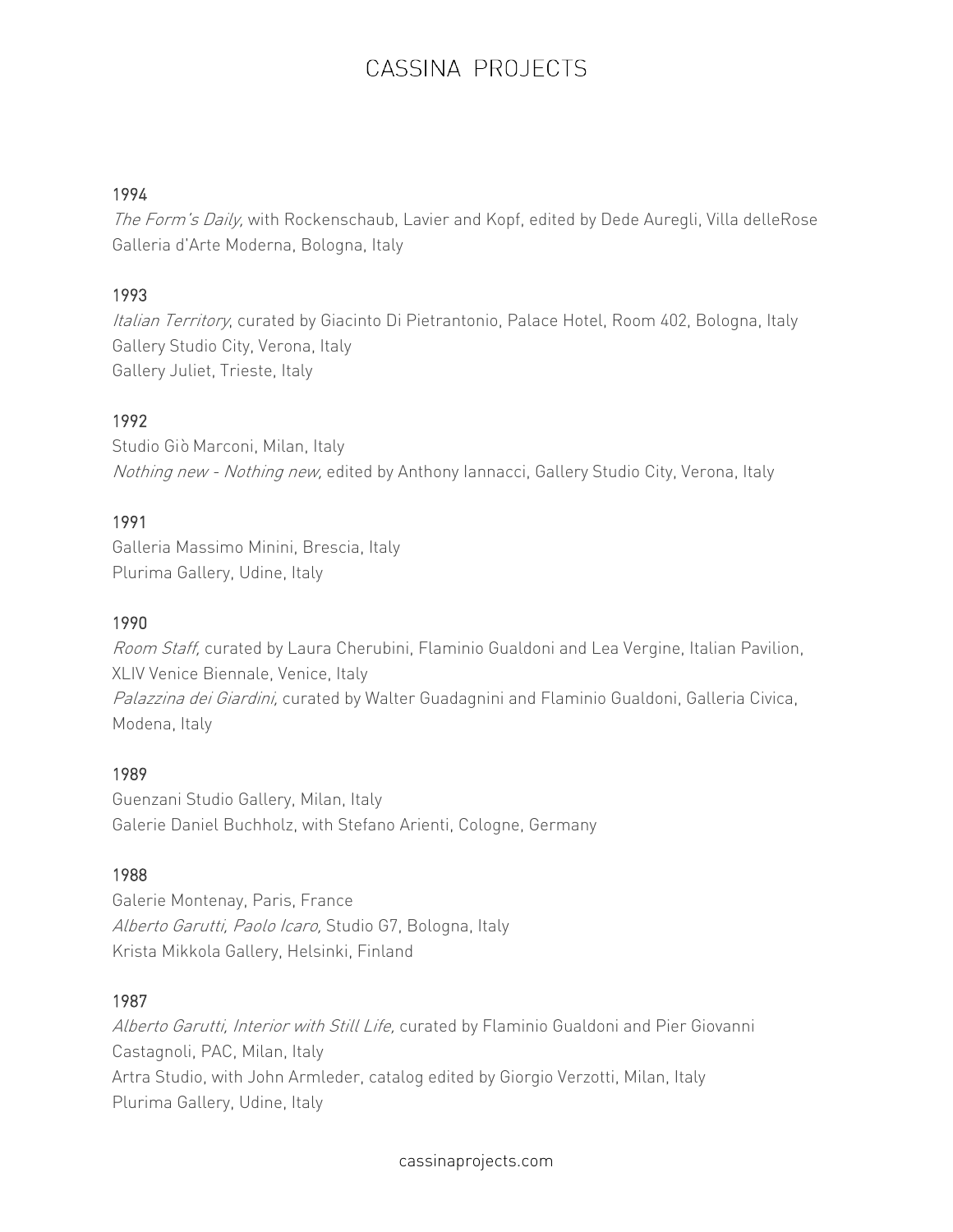#### 1985

Studiotre Architecture Emilio Cremonesi, Milan, Italy

## 1984

Galleria Locus Solus, Genoa, Italy Minini Galleria Vittorio Messina, Brescia, Italy

## 1983

Zone Gallery, Florence, Italy

1982 Françoise Lambert Gallery, Milan, Italy

# 1981

Decoration, Galleria Massimo Minini, Brescia, Italy Galleria Locus Solus, Genoa, Italy

1980 Françoise Lambert Gallery, Milan, Italy

# 1979

Nine Nine Jobs for White Walls, Galleria Ugo Ferranti, Rome, Italy

# 1978

Françoise Lambert Gallery, Milan, Italy Galerie Paul Maenz, edited by Paul Maenz, catalog curated by Germano Celant, Cologne, Germany

# 1977

Ugo Ferranti Gallery, Rome, Italy

# 1976

Tour Gallery, Galleria Massimo Minini, Brescia, Italy Lucio Amelio Gallery, Art Gallery Modena Agency, 6 Art Basel, Basel, Switzerland

# 1975

Diagram Gallery, Milan, Italy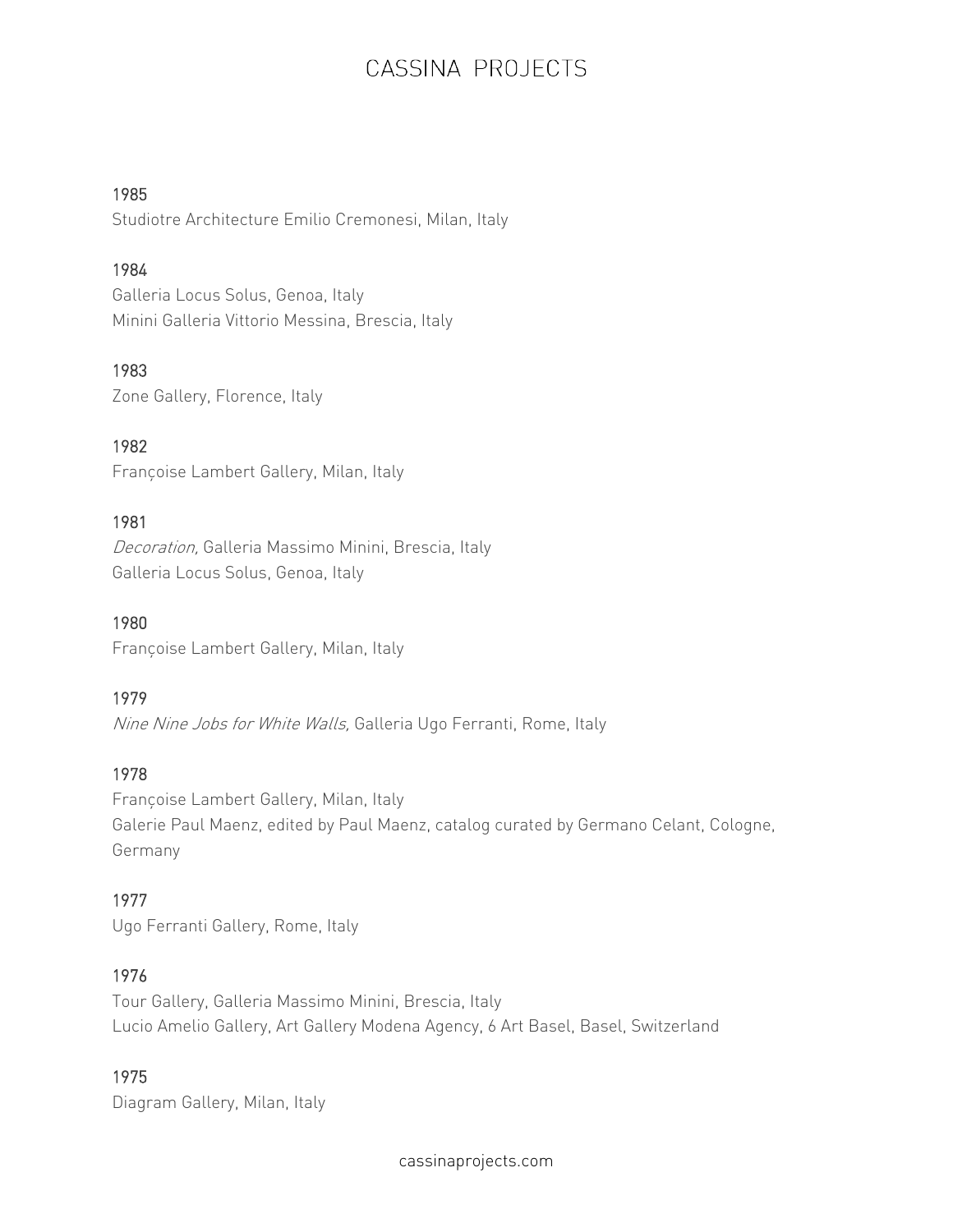#### COLLECTIVE EXHIBITIONS

#### 2018

The street. Where the world is made, curated by Hou Hanru, MAXXI Museum, Rome no place like home, curated by Marco Meneguzzo, Studio la Città, Verona 5779, curated by Nicola Trezzi, Building Gallery, Milan Dogs in pose, curated by Francesco Petrucci, La Venaria Reale, Turin 100% Italy, curated by Luca Beatrice, Museo Ettore Fico, Turin Metaphorai. Narration created humanity, curated by Katya Anguelova and Alessandra Poggianti, Plovdiv (Bulgaria) Take me (I'm yours), curated by Christian Boltansky, Hans Ulrich Obrist and Chiara Parisi, Villa Medici, Rome 14 Artists. Via Crucis - Madonna d'Ongero, Carona, Buchmann Galerie, Lugano (CH) No man's library/La biblioteca di tutti, curated by Zerynthia, Ex Biblioteca Universitaria, Sassari Daily unfamiliar, Cassina Projects, New York, USA San Patrignano Collection work in progress, Palazzo della Triennale, Milan

## 2017

Take me (I'm yours), curated by Christian Boltanski, Hans Ulrich Obrist, Chiara Parisi and Roberta Tenconi, Pirelli HangarBicocca, Milan

The Raft - Art is (not) lonely, curated by Jan Fabre e Joanna De Vos, Ostenda (BE) Da Io a Noi: la città senza confini, curated by Anna Mattirolo, Quirinal Palace, Rome Intuition, curated by Daniela Ferretti and Axel Vervoordt, Palazzo Fortuny, Venice In-Giro, curated by Zerynthia, former market in historical center, Alghero CERAMICA / CÉRAMIQUE / KERAMIK, Buchmann Galerie, Agra (CH) Lightopia, MARCO Museo de Arte Contemporáneo, Monterrey, Mexico

## 2016

Meetings with Mario Merz, organized by the Artistic Director of the SMAK, SMAK, Gent, Belgium An Art Trail, curated by Daniele Agostini, Parco Scherrer, Morcote, Switzerland Art Parcours, edited by Samuel Leuenberger, Vischer'sche Der Garten - Art Basel, Basel, Switzerland For Love, edited by Setsuko, Rikuzentakata City Comunity Hall, Rikuzentakata, Japan The Pagad, edited by Rita Selvaggio, Galleria Massimo de Carlo, Milan, Italy

#### 2015

Yet Another, an Exhibition of Seven Italian Art Exhibitions, curated by Vincenzo de Bellis, Triennale di Milano, Milan, Italy

cassinaprojects.com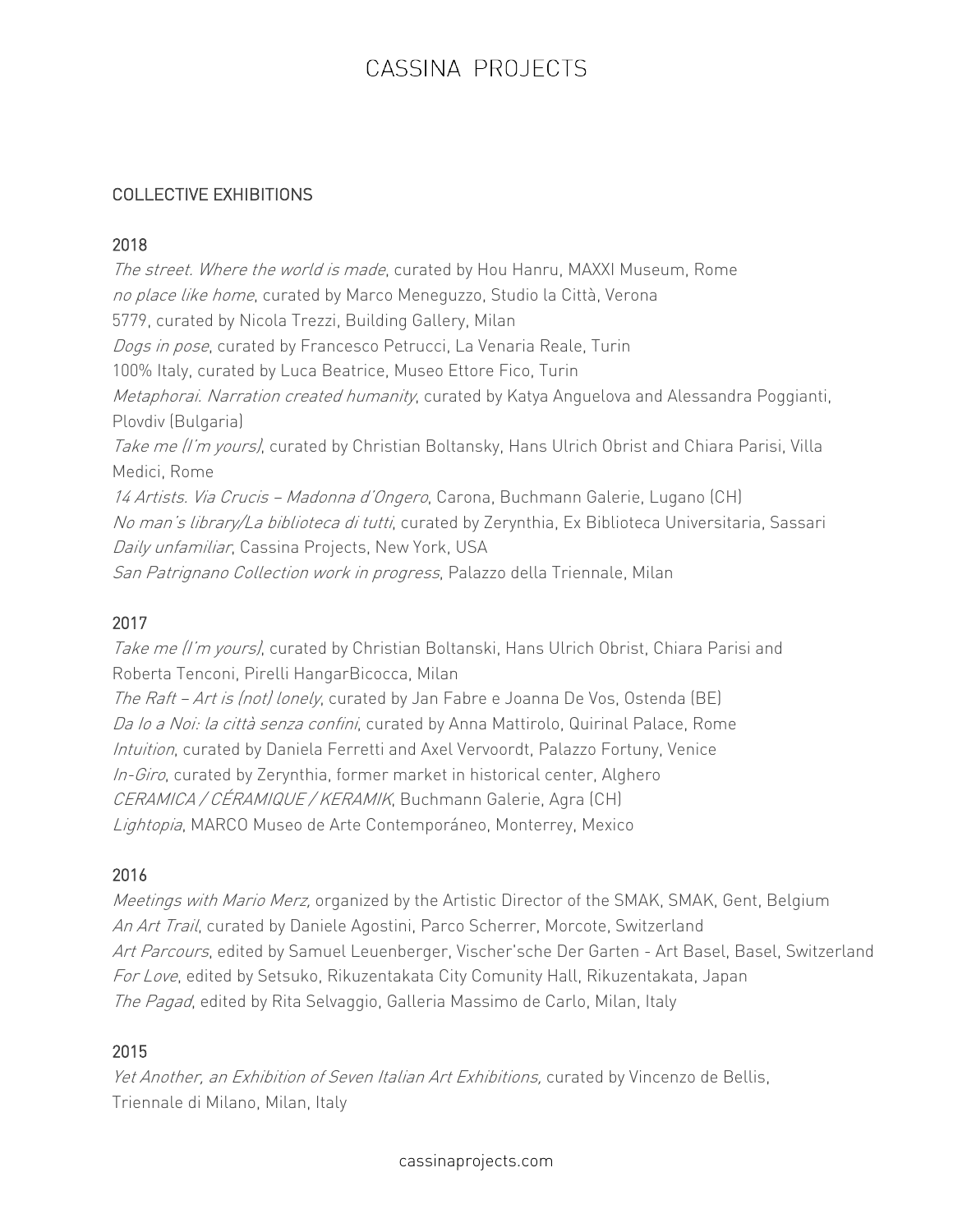Lexicon Relations, Deutsche Bank, Milan, Italy Masterpieces from the Farnesina Collection, curated by Martina Corgnati and Giovanni Iovane, Museum of Contemporary Art, Zagreb, Croatia - BiH Art Gallery, Sarajevo, Bosnia and Herzegovina Brera in Contemporary: Fabro Garutti Kounellis Paolini, edited by Giovanni Iovane, Pinacoteca di Brera, Milan, Italy Flowers for You, Buchmann Galerie, Agra, Switzerland I'll Be There Forever, curated by Cloe Piccoli, Palazzo Cusani, Milan, Italy

# 2014

Lightopia, edited by Jolanthe Kugler, Design Museum Gent, Gent, Belgium Soleil Politique, edited by Pierre Bal-Blanc, Museion, Bolzano, Italy Follow the thread, with Marco D'Anna and Alex Doric, Buchmann Galerie, Agra, Switzerland Scenarios Earth, edited by Veronica Caciolli, Daniela Ferrari, Denis Isaia, Paola Pettenella, Alessandra Tiddia, MART, Rovereto, Italy FUNDAMENTALS, edited by Cino Zucchi, XIV Biennale of Architecture, Venice, Italy Lightopia, edited by Jolanthe Kugler, Espace Fondation EDF, Paris, France

# 2013

Lightopia, edited by Jolanthe Kugler, Vitra Design Museum, Weil am Rhein, Germany Forty years of contemporary art, Massimo Minini 1973-2013, Triennale di Milano, Milan, Italy Dating, edited by Svenja Frank, Schauwerk, Sindelfingen, Germany 6 Prague Biennale, curated by Helena Kontova, Prague, Czech Rep. Animal Vision, curated by Giacinto Di Pietrantonio, Civitella del Tronto, Italy Rosa Piero, pink Tiepolo, Spalletti pink, pink ..., curated by Marco Meneguzzo, Studio City, Verona, Italy Textures, edited by Massimo Minini, Stefano Raimondi, Mauro Zanchi, Basilica of Santa Maria Mag-giore, Bergamo, Italy

# 2012

Memory Marathon, curated by Hans Ulrich Obrist, the Serpentine Gallery, London, UK Strong floor: the sound forms, curated by Achille Bonito Oliva, Auditorium Parco della Musica, Rome, Italy Boulow Private Art Club, by Guido Mologni, Italian Pavilion Expo, Sh Contemporary Art Fair, Shanghai, China In Opera, The Explosion, curated by Giacinto di Pietrantonio, Pescara, Italy Goodbye 70s Art in Milan 1969-1980, curated by Francesco Bonami and Paola Nicolin, the Royal Palace, Milan, Italy

# 2011

Impossible Community, curated by Viktor Misiano, State Museum of Modern Art of the Russian Aca-demy of Arts, Moscow, Russia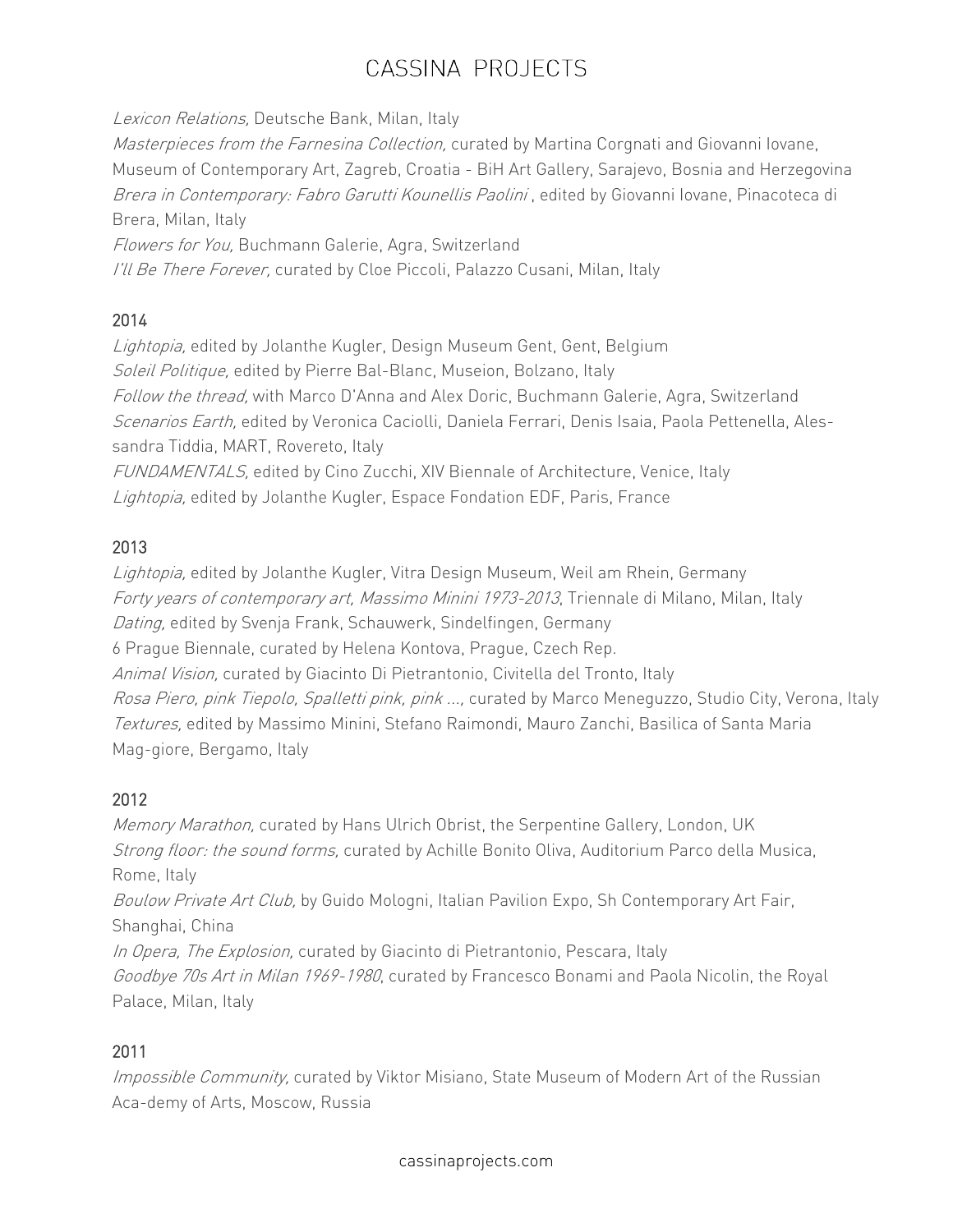Terre Vulnerable - a Growing Exhibition, curated by Chiara Bertola and Andrea Lissoni, Hangar Bicoc-AC Milan, Italy Those Who Remain. Moods of the Contemporary Landscape, curated by Mimmo Di Marzio, Spauncle Oberdan, Milan, Italy 25 Years with The New Pesa. Anniversary of Art and Friendship, curated by Laura Cherubini, La Nuova Pesa Center for Contemporary Art, Rome, Italy Over / Natural. The Shape Reflects, curated by Alessandro Romanini and Maurizio Vanni, Pietrasanta, Italy Spheres 4, Galleria Continua - Le Moulin, Boissy-le-Châtel, France Living as Form: Socially Engaged Art from 1991-2011, curated by Nato Thompson, Historic Essex Street Market, New York, USA Contemporary Ceramics, Mudac - Museum of Design and Contemporary Applied Arts, Lausanne, Switzerland

# 2010

Beyond Entropy: when Energy Becomes Form, edited by Stefano Rabolli Pansera, XII Biennale of Architecture, Venice, Italy Hybrid, curated by Giacinto Di Pietrantonio and Francesco Garutti, PAC - Contemporary Art Pavilion, Milan, Italy 4th Biennial of Ceramics in Contemporary Art, curated by Roberto Costantino, Italian Cultural Institute in Madrid, Madrid, Spain Contemporary Ceramics, Foundation Remotti, Camogli, Italy

# 2009

Italics: Italian Art between Tradition and Revolution 1968-2008, curated by Francesco Bonami, Museum of Contemporary Art Chicago, Chicago, USA Rooms # 9: Fagana, curated by Achille Bonito Oliva, RAM, Rome, Italy

# 2008

Italics: Italian Art between Tradition and Revolution 1968-2008, curated by Francesco Bonami, Palazzo Grassi, Venice, Italy Rebuild with Art, curated by Francesca Pasini, Pier Luigi and Natalina Remotti Foundation, Camogli, Italy Art Moscow, 12 International Art Fair, RAM RadioArteMobile, Moscow, Russia Garutti, Xerxes, Tirelli, edited by Valentino and Anna Turchetto, Plurima Gallery, Udine, Italy

# 2007

Room With A View, Art and Interiors in Italy 1990-2000, edited by Claudio Gian Ferrari, Palazzo Reale, Milan, Italy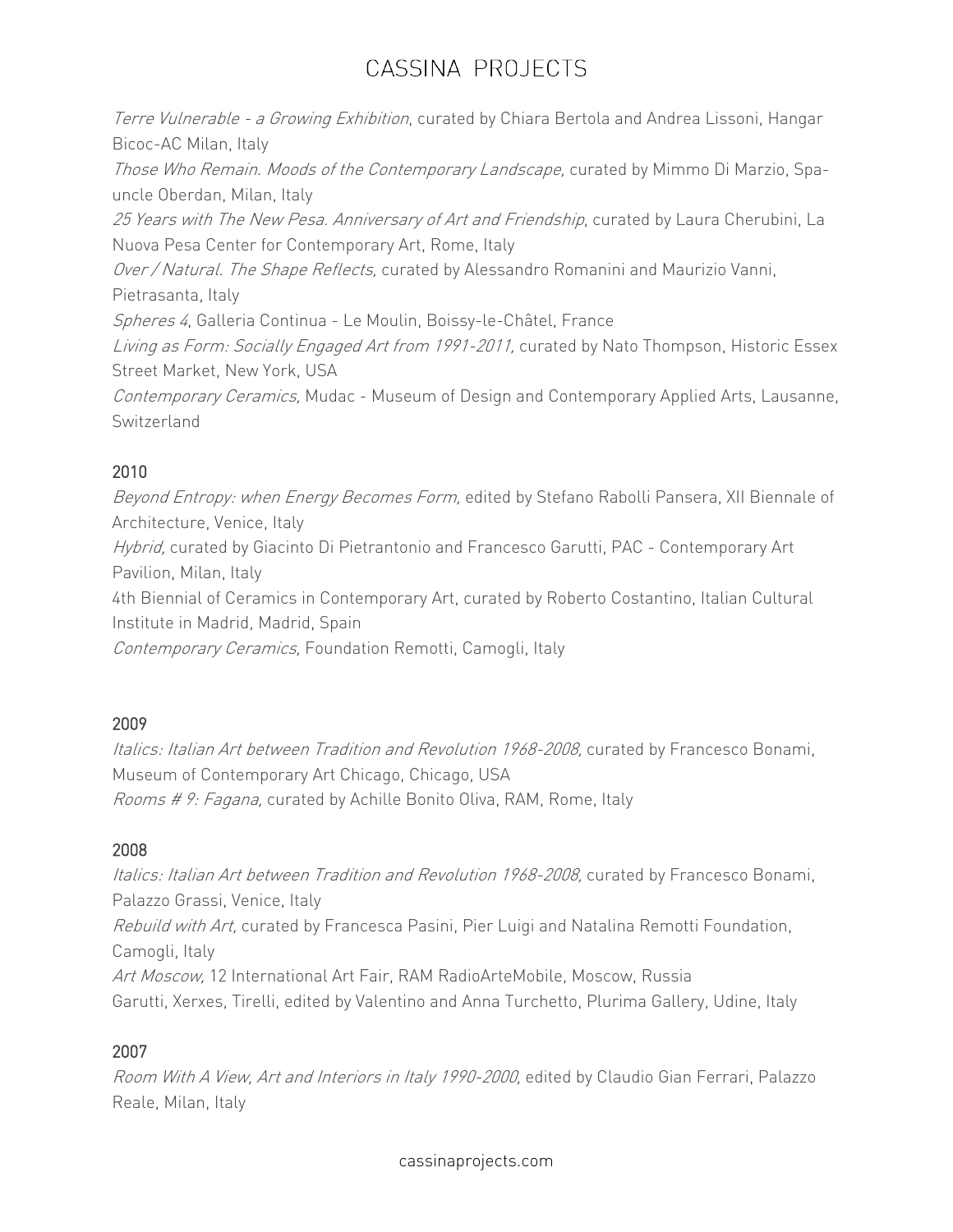Shadow, curated by Lea Vergine, MAN, Nuoro, Italy

#### 2006

Abitare il Tempo, Furnishing International Days exhibition and Interior Architecture, curated by the Car-Amadori, Vanni Pasca and Luca Scacchetti, Verona, Italy Shadow, curated by Lea Vergine, Papesse Palace, Siena, Italy Project Moscou-Bernadette, SMAK, Gent, Belgium Bruxel Art, Galleria Studio City, Verona, Italy The People's Choice, curated by Marco Scotini, Isola Art Center, Milan, Italy

#### 2005

Luna Park. Fantastic Art, curated by Francesco Bonami and Sarah Cosulich Canarutto, Villa ManinCentro of Contemporary Art, Codroipo, Udine, Italy Room, curated by Lorenzo Benedetti, Riccardo Giagni and Caesar Pietroiusti SoundArtMuseum, Rome, Italy The Five Rings, edited by Mimmo Di Marzio, Fort Ezilles, Torino, Italy War is Over, curated by Giacinto Di Pietrantonio, GAMeC, Bergamo, Italy Neon Gallery, curated by Chiara Parigi, Marina Sorbello and Lucia Farinati, Bologna, Italy XIV Quadrennial Exhibition of Art, National Gallery of Modern Art, Rome, Italy Domicile, curated by Cloe Piccoli, Musée d'Art Moderne de Saint-Etienne, Saint-Etienne, France Art-chitecture of change, edited by Marco Scotini Association Isola dell'Arte, Milan, Italy Gallery Gallery, art in Milan subway, curated by Giacinto Di Pietrantonio, group-norman, Milan, Italy Rhona Hoffman Gallery, Chicago, USA Je Ne Regrette Rien, Studio la Città, Verona, Italy

## 2004

Works and Days, curated by Achille Bonito Oliva, Certosa di San Lorenzo Padula, Italy Sound <sup>+</sup> Vision, edited by Janus and Cultural Association Zerynthia, Wijnegem, Belgium Spaces Acts Fitting Spaces, curated by Jean-Hubert Martin and Roberto Pinto, PAC, Milan, Italy Night of Museums, curated by Giacinto Di Pietrantonio, GAMeC in partnership with ACEB, Bergamo, Italy

## 2003

Sound Projects, by the Cultural Zerynthia, participation in the project of Radio Arte Mobile, Utopia Station, The Venice Biennale, Venice, Italy

Initinere, curated by Gabi Scardi, Evi Polymers, Manfred Heilemann, Gallipoli and Casarano, Italy Public Art in Italy, the space of relations, by Anna Detheridge, Cittadellarte Fondazione Pistoletto, Biella, Italy

Salon des refusés, curated by Roberto Pinto, Fondazione Bevilacqua La Masa, Venice, Italy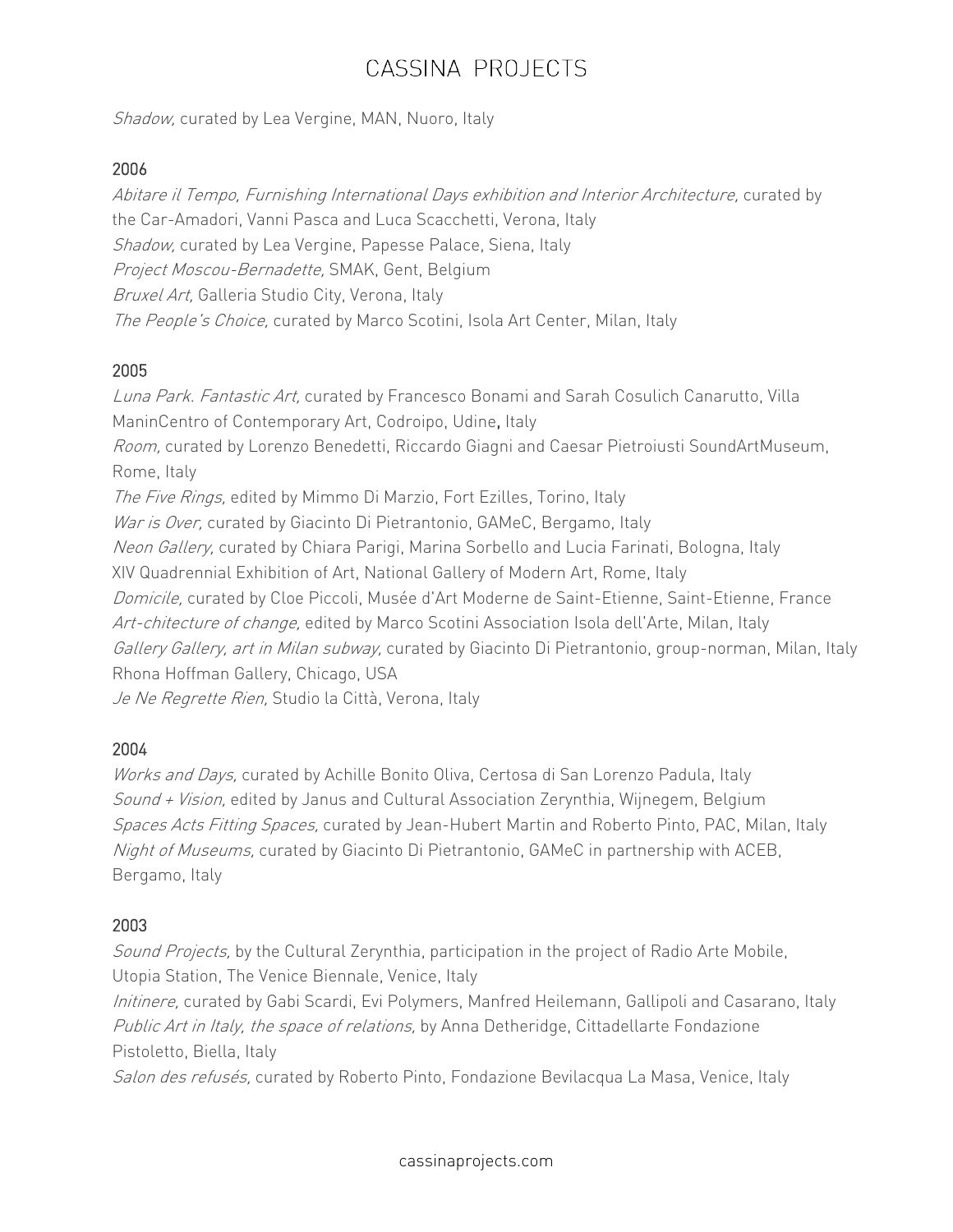## 2002

Prototypes. '02, workshops, curated by Stefano Chiodi and Bartolomeo Pietromarchi, Adriano Olivetti Foundation, Rome, Italy

On / Off, curated by Giacinto Di Pietrantonio, VistaMare cultural association, Pescara, Italy

# 2001

Wir Sind Die Anderen, curated by Jan Hoet and Ann Demeester, MARTa Museum, Herford, Germany

A Beautiful Exhibition, curated by Giacinto Di Pietrantonio, Palazzo della Ragione, Bergamo Italian Room, curated by Giacinto Di Pietrantonio, Pescara, Italy

Egofugal: Fugue from Ego for the Next Emergence, curated by Yuko Hasegawa, VII Istanbul Biennial, Istanbul, Turkey

## 2000

366/2000, Millennium exhibition, Auckland Museum, Auckland, New Zealand Over the Edges, curated by Jan Hoet and Giacinto Di Pietrantonio, SMAK, Gent, Belgium Towards South Perpetuum Mobile, edited by Mario Doria and Pieroni, Cultural Association Zerynthia, Palazzo Doria Pamphili, Valmontone, Italy Biennale of Cuba, by the Cultural Zerynthia, Havana, Cuba

## 1999

Because /?, curated by Giacinto Di Pietrantonio, Warehouse of Modern Art, Rome, Italy Serendipiteit, curated by Giacinto Di Pietrantonio, SMAK, Gent, Belgium Arena 1999 Montagnana Meets Contemporary Art, curated by Cinzia Fratucello, Montagnana, Pado-va, Italy Year 1999: The Last Drawing of 1999, Cultural Association Zerynthia, Rome, Italy

Collective, edited by Rita Selvaggio, Casa Masaccio, San Giovanni Valdarno, Italy

## 1998

Two or Three Things I Know About Them..., curated by Marco Menequzzo, PAC, Milan, Italy Freehand Drawings, curated by Adachiara Zevi, Rome, Italy

The Redefined Space, curated by Francesco Tedeschi, Palazzo Borromeo, Rome, Italy Au Rendez-Vous Des Amis, Identity and Works, curated by Bruno Corà, Museo Pecci Prato, Italy Displayed, 1998 The explosion, in curated by Giacinto Di Pietrantonio, Markets Fruit, vegetables, Pescara, Italy

The Arts of Photography, edited by Walter Guadagnino, Museum of Modern Art, Varese Italian Art, the last forty years, non-iconic painting, curated by Danilo Eccher, Galleria d'Arte Moderna, Bologna, Italy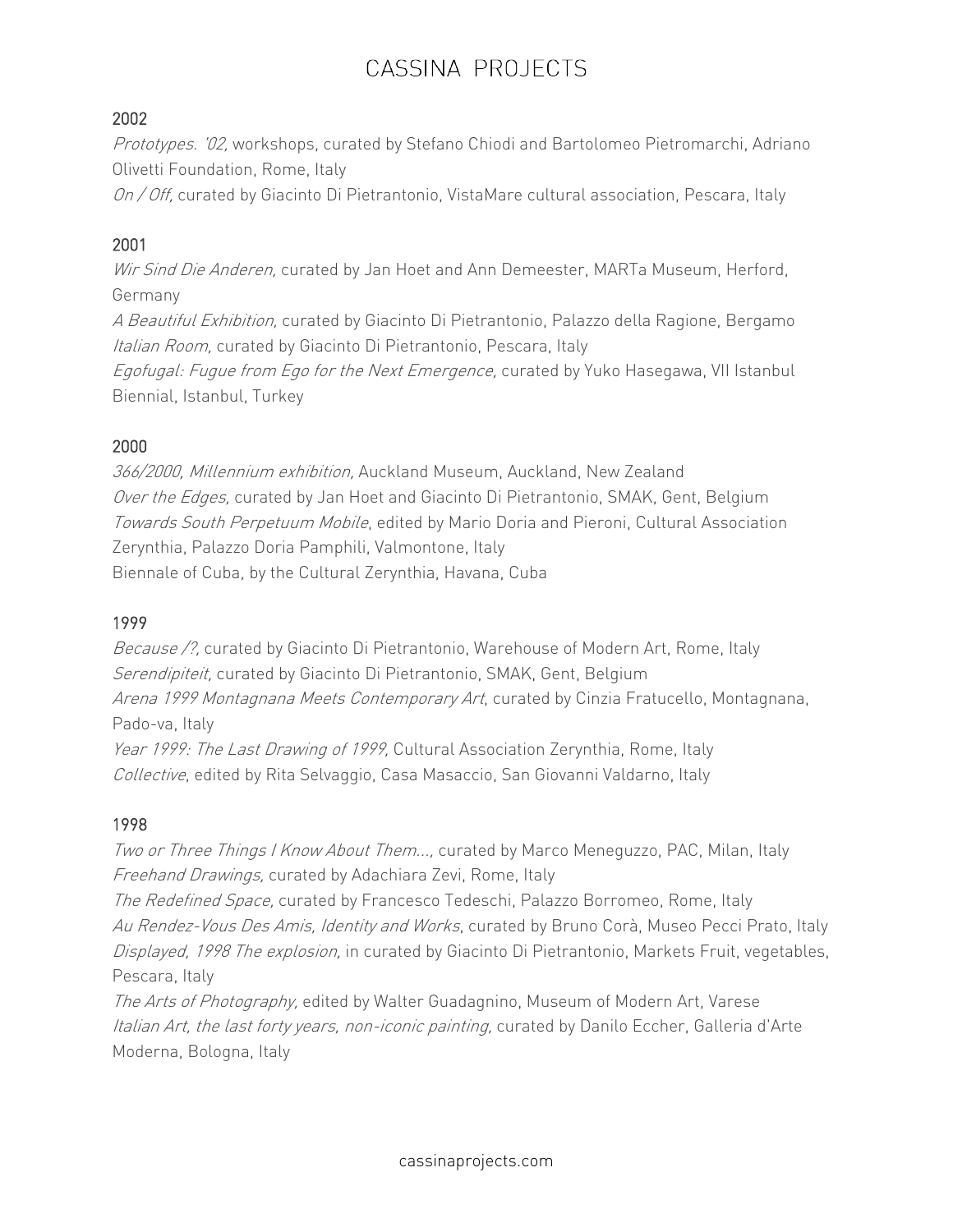## 1997

Odysseus, Stadio della Vittoria, curated by Giacinto Di Pietrantonio, Stadio della Vittoria, Bari, Italy Drawings, curated by Flaminio Gualdoni, Civic Collection of design, Salo, Italy The City Relationship, Palatine Association with the support of ACEA, the Artists Theater, Rome, Italy

## 1996

Auto da fe / is, Care Off, Milan, Italy

Forma Urbis, curated by Bruno Corà, XXIII Biennale Gubbio, Gubbio, Italy Time and Contemporary Art Forms, Exhibition and Conference, curated by Bruno Corà and Raffaele Bruneino , University of Cassino and the Museo Pecci in Prato, Prato, Italy The Point, curated by Elio Grazioli, Galleria Continua, San Gimignano, Italy Spells Here and Now, by Simonetta Lux, Department of Culture, Bomarzo, Italy

## 1995

Nineties in Milan, Palazzo delle Stelline, Credito Valtellinese Gallery, Milan, Italy Oltreluogo, curated by Bruno Corà, Palazzo Fabroni, Pistoia, Italy Contemporary, the Private Collections of Bergamo by Angela Vettese, Department of Cul-ture, Bergamo, Italy Here is the World Festival of Two Worlds, Spoleto, Italy The Current Art, curated by Massimo Minini, Castelfranco Veneto, Italy Ad Usum Fabricae, curated by Laura Cherubini, the Eagle

## 1994

Basically Silver, edited by Helene de Franchis, Studio la Città, Verona, Italy Opera Prima, Fuori Uso 1994, curated by Giacinto Di Pietrantonio, Ex Opificio Gaslini, Pescara, Italy Trevi Flash Art Museum, Flash Art Museum, Trevi, Perugia, Italy The Home of Heavy Bodies, Tribute to Masaccio, curated by Achille Bonito Oliva, La Salerniana Exconvento San Carlo, Erice, Italy Naked City, Galleria Massimo De Carlo, Milan, Italy Collection, SMAK, Ghent, Belgium Caravanserai Contemporary Art, Fuori Uso 1995, curated by Giacinto Di Pietrantonio, the former Au-rum, d'Annunzio University, Pescara, Italy

# 1993

Art is Life, Lingotto, Turin, Italy Self-portraits of the author: the faces vessels, curated by Alessandro Guerriero, Coffee Fashion Durini, Milan, Italy XXXIII Biennial of Milan, Palazzo delle Esposizioni Permanente, Milan, Italy

cassinaprojects.com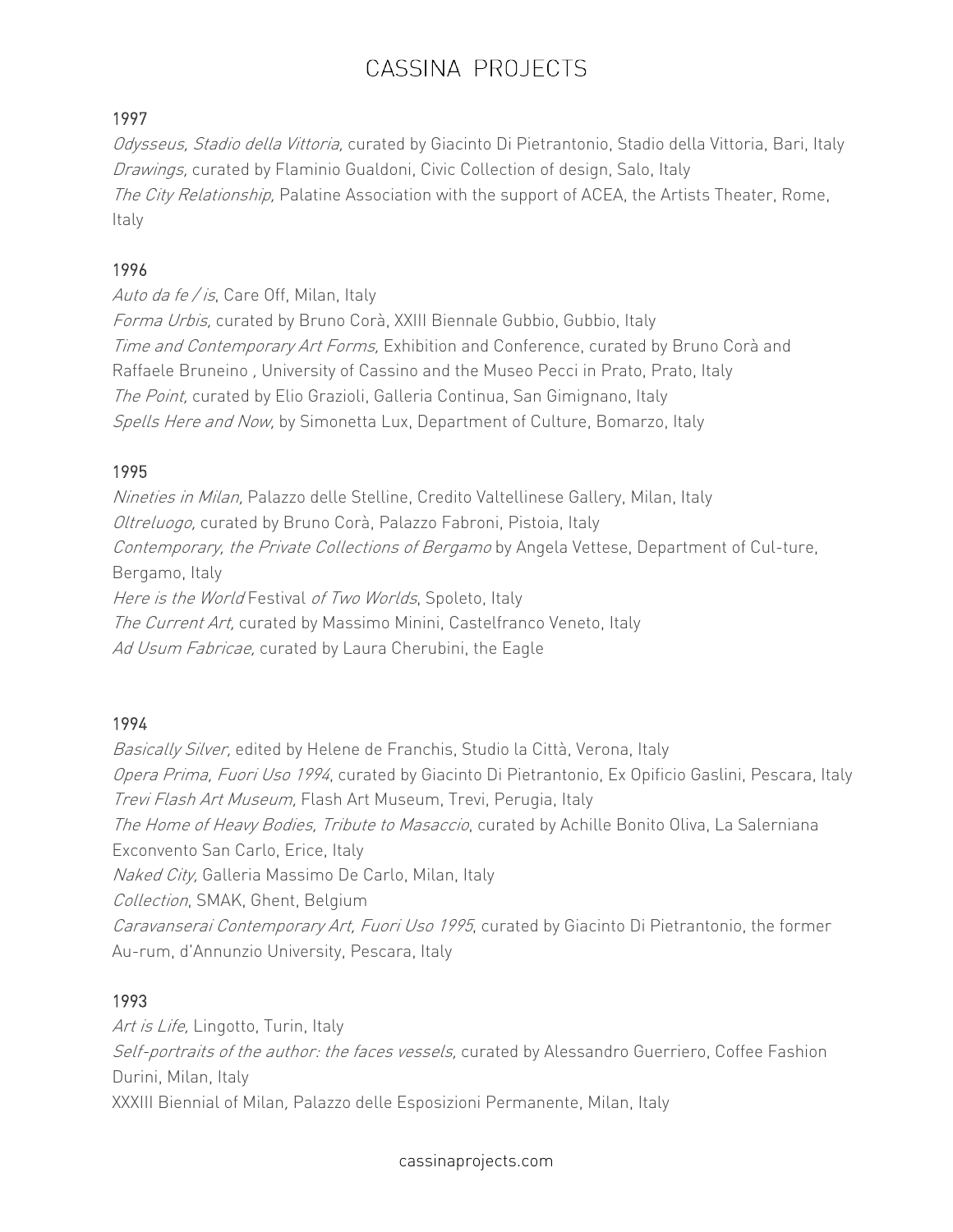Signs and drawings, curated by Gianni Romano, Analix Gallery, Geneva, Switzerland Lies, Mazzocchi Gallery, Parma, Italy

## 1992

Italian / American. The redefined abstraction, curated by Demetrio Paparoni, Gallery of Modern Art, San Marino, Re-public San Marino, Italy Cadencias / Cadence, curated by Pier Giovanni Castagnoli, Museo de Arte Contemporaneo Sofia Im-ber, Caracas, Venezuela Retablo, organized by the Art Gallery Placentia, Gothic palace, Piacenza, Italy Creation: Milan, Odakyu Grand Gallery, Tokyo - The Museum of Modern Art, Toyama - Marugame Genichiro Inokuma Museum of Contemporary Art, Marugame, Japan Journée internationale des droits de l'homme, Amnesty International, Paris, France Gulliver's Reisen, Sophia Ungers Gallery, Cologne, Germany A European situation, with Kopf, Lavier, and Rockenschaub Vermeiren, Massimo Minini, Basel, **Switzerland** International Biennal, Eczacibasi Art Museum, Istanbul, Turkey

## 1991

The Searchers, 34<sup>°</sup> Festival dei Due Mondi, Spoleto, Italy Parallel Lines of Contemporary Italian Sculpture, Gianferrari Gallery, Milan, Italy Order as, Piacentia Art, Piacenza, Italy Intersections: Italian Art of the years 70/80, curated by Pier Giovanni Castagnoli and Nerj Katalin, Italy Budapest Italian Institute of Culture and Art Gallery, Műcsarnok, Budapest, Hungary Grand Hotel Tremezzo, Como, Italy

Ninety, Biennale di Monreale, Monreale, Italy

Now in Italy: Posts Trasavanguardia, Kodama Gallery, Osaka, Japan

# 1990

The Most Beautiful Italian Tunnel project for the Florence Museum of Modern Art, Florence, Italy Totalnova, in care of Marisa Vescovo, Central Library, Palermo, Italy Comparing Generations, edited by M. Manara, Castel San Pietro, Town Hall, Bologna, Italy Entretien Quatre Génération d'Artiste Italiens, curated by Pier Giovanni Castagnoli, A. Barchette Center, Brussels, Belgium Five International Artists, Montevideo Gallery, Antwerp, Belgium Self-Portrait Gallery, Claudio Guenzani, Castel San Pietro Terme, Italy Salon d'art Contemporain, Montruge, France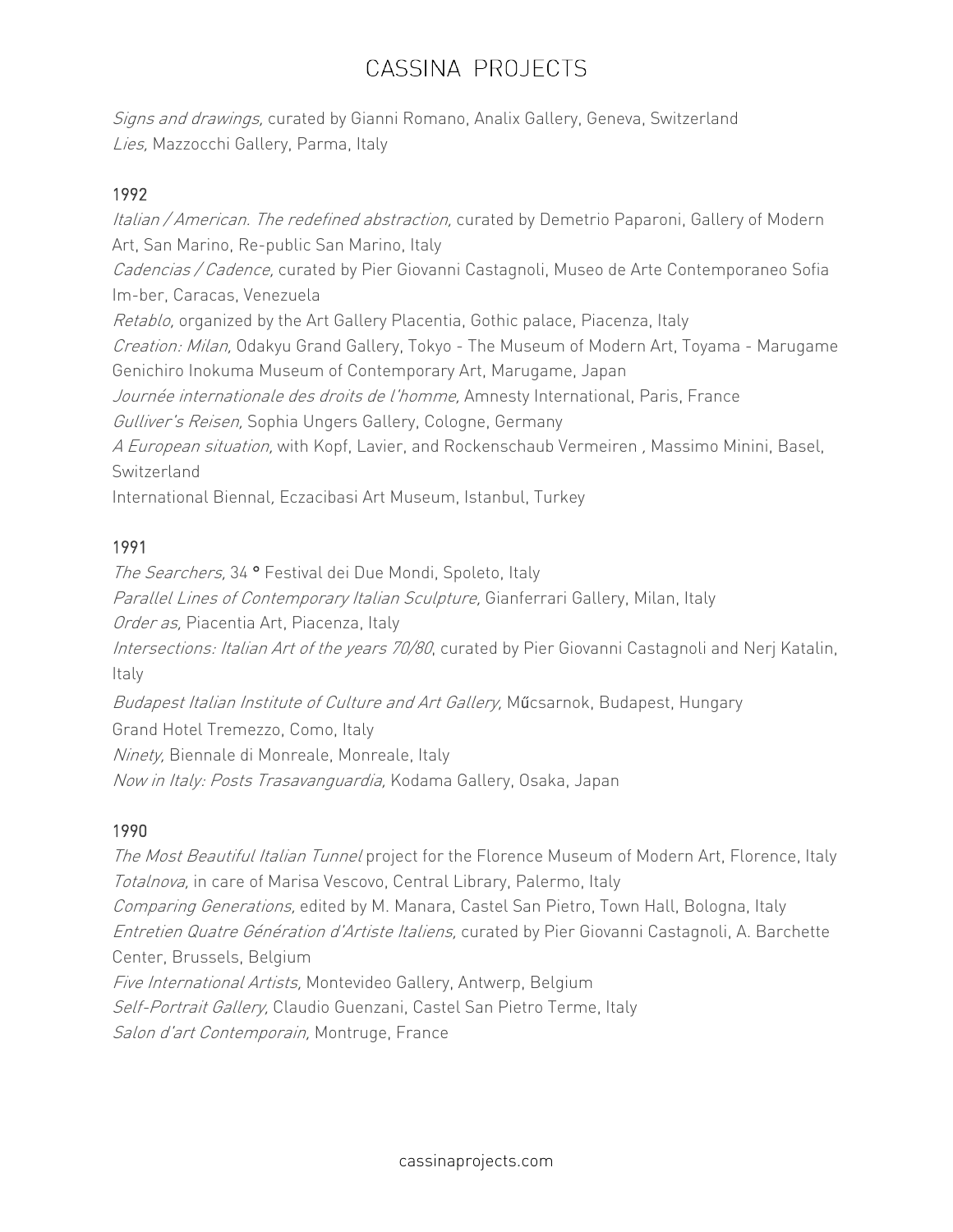## 1989

Sculpttura, Studio City 2, Verona, Italy Prize Termoli, Termoli, Italy

## 1988

New Italian, edited by Lorenzo Mango, Bridge of Diocletian, Lanciano, Italy Anti-romantic, by Elena Pontiggia, Castello Scaligero, Malcesine, Italy Biceps Art, curated by Danilo Eccher, Civic Temple of St. Anne, Borgo Valsugana, Italy The Sky and Surroundings, edited by L. Pistoi, Castello di Volpaia, Radda in Chianti, Siena, Italy Painters & Artists, edited by Toni Toniato, Fondazione Bevilacqua La Masa, Venice, Italy Galerie Montenay, Paris, France

## 1987

To Elusive Abstraction, Fac - SIMILE, by Giorgio Verzotti, Milan, Italy Especially Charming, curated by Flaminio Gualdoni and Elisabetta Longari, Sirmione, Salò, Toscolano, Gargnano, Province of Brescia, Italy Biennale of Visual Arts, curated by Elio Grazioli, Ricci Oddi Gallery, Piacenza, Italy The Color of Miracles, edited by I. Pistoi, Castello di Volpaia, Radda in Chianti, Siena, Italy Italianische Zeichnungen 1945-1987, curated by Pier Giovanni Castagnoli, Frankfurt Kunstverein, Frankfurt, Germany Tekenen, De Zaak, Groningen, Netherlands Italian pPostwar Design, Galleria Civica in Modena, Modena, Italy

Tabelaux d'une Exposition, curated by Giorgio Verzotti, Milan, Italy

## 1986

The Renaissance Art, Museum Gallery, Vicenza, Italy A Future Art Gallery, curated by Elio Grazioli, Civic Museum, Treviglio, Italy Las Geometrias de Lyricism Foundation Dragan, Madrid, Sprain XI Quadrennial Exhibition of Art, National Gallery of Modern Art, Rome, Italy After the Conceptual, curated by Luciano Caramel, Palace of Arbere, Trento, Italy Air for an Abstraction built by Massimo Carboni, San Miniato, Italy Prospect '86, edited by Peter Weierrnair, Schirn Kunsthalle, Frankfurt, Germany The Changeling, by Corrado Levi, PAC, Milan, Italy The Geometries of Lyricism, by Giulio Laudato, the Dragan European Foundation, Milan, Italy

## 1985

New Topics, PAC, Milan, Italy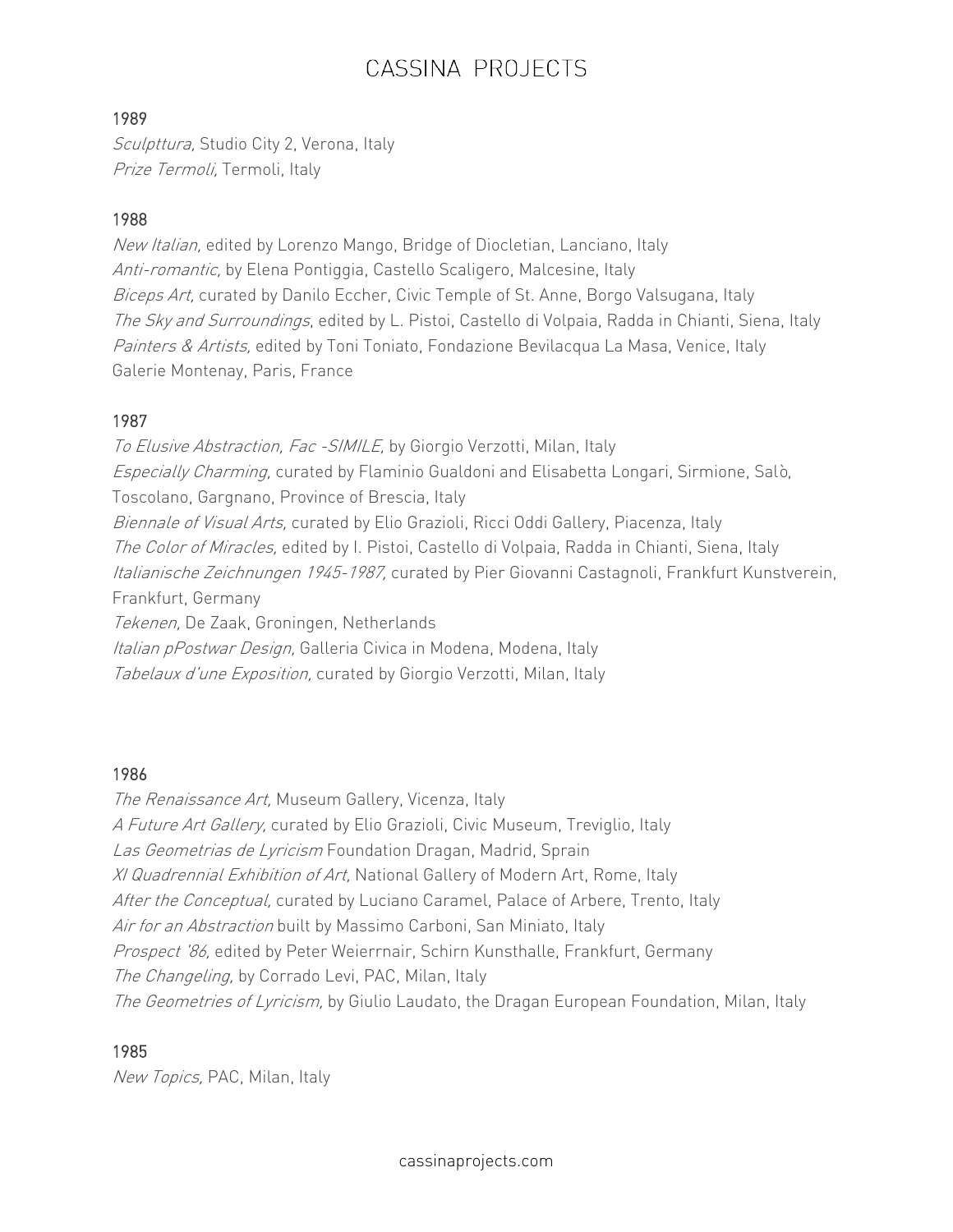#### 1984

Shipyard Material Seventies, Royal Palace, Municipal Museum of Contemporary Art, Milan, Italy

## 1983

Gelco Collection, Eden Prairie, Minneapolis, USA Collection Rolf Krauss 1960-1980, Kunstverein, Cologne, Germany Blender, Museum Casabianca, Malo, Italy

## 1982

Registration of frequencies, by Francesca Alinovi, Claudio Cerritelli, Flaminio Voyeur, Loredana Parmesani, Barbara Tosi, Galleria d'Arte Moderna, Bologna, Italy Speltfrom Sybil's Leaves, Exporations in Italian Art, Power Gallery, University Art Museum, Sydney, Australia Raids over the lines, International Exhibition of Contemporary Art, curated by Laura Cherubini, Antonio d'Avossa, Marco Meneguzzo, Barbara Tosi, City Palace - Palazzo Farnese - Acireale, Ortona, Italy Geometric Angelico, curated by Flaminio Gualdoni, Contemporary Art Center, Ardesio, Italy

## 1981

Perspective '81, Art Basel 10, Basel, Switzerland Art and Criticism, National Gallery of Modern Art, Rome, Italy

# 1979

Europe '79, Stuttgart, Germany Eleven Small Works Can Establish <sup>a</sup> Particular Path of Art in Italy in the Seventies?, Edited by Massimo Minini, Brescia, Italy

## 1978

Six Artists, Françoise Lambert, Cultureel Informatief Centrum, Gent, Belgium

# 1977

Fotographic Art, Gillespie Gallery / De Laage, Paris, France Eight Works of Contemporary Painting, Gallery Tour, Brescia, Italy

# 1975

Campodieci, a Generation and Photography, gallery chart, Milan, Italy Fotomedia, curated by Daniela Palazzoli, Rotonda della Besana, Milan, Italy X Quadrennial Exhibition of Art, National Gallery of Modern Art, Rome, Italy Empirical, Museums, Rimini - Modern Art Gallery, Verona, Italy